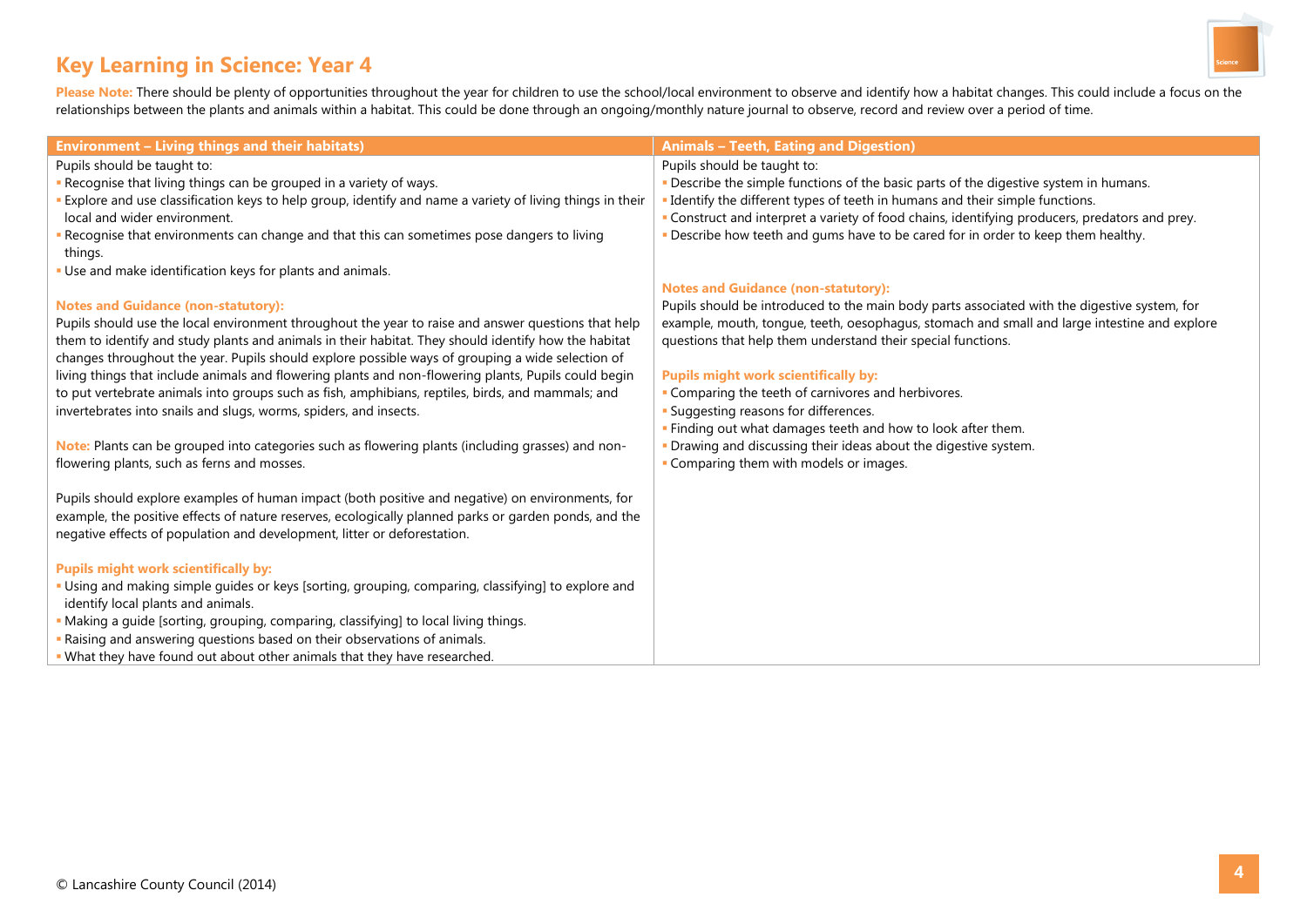# **Key Learning in Science: Year 4**

**Compare and group materials together, according to whether they** 

 Observe that some materials change state when they are heated or cooled, and measure or research the temperature at which this

I dentify the part played by evaporation and condensation in the water cycle and associate the rate of evaporation with temperature. Solids, liquids and gases can be identified by their observable

Solids have a fixed size and shape (the size and shape can be

Liquids can pour and take the shape of the container in which they

Pupils should explore a variety of everyday materials and develop simple descriptions of the states of matter (solids hold their shape; liquids form a pool not a pile; gases escape from an unsealed container). Pupils should observe water as a solid, a liquid and a gas and should note the changes to water when it is heated or cooled. **Note:** Teachers should avoid using materials where heating is associated with chemical change, e.g. through baking or burning.

changed but it remains the same after the action).

Gases fill the container in which they are put.

Pupils should be taught to:

properties.

are put.

are solids, liquids or gases.

happens in degrees Celsius (°C).

**Liquids form a pool not a pile.** 

make a pile not a pool.

Liquids and gases can flow.



# **Material Properties and Changes – States of Matter) Sound Electricity**

- Pupils should be taught to:
- **I** Identify common appliances that run on electricity.
- Construct a simple series electrical circuit, identifying and naming its basic parts, including cells, wires, bulbs, switches and buzzers.
- Identify whether or not a lamp will light in a simple series circuit, based on whether or not the lamp is part of a complete loop with a battery.
- Recognise that a switch opens and closes a circuit and associate this with whether or not a lamp lights in a simple series circuit.
- Recognise some common conductors and insulators, and associate metals with being good conductors.
- **Electricity can be dangerous.**
- Electricity sources can be mains or battery.
- Batteries 'push' electricity round a circuit and can make bulbs, buzzers and motors work.
- Faults in circuits can be found by methodically testing connections.
- Drawings, photographs and diagrams can be used to represent circuits (although standard symbols need not be introduced until UKS2).

## **Notes and Guidance (non-statutory):**

Pupils should construct simple series circuits, trying different components, for example, bulbs, buzzers and motors, and including switches, and use their circuits to create simple devices. Pupils should draw the circuit as a pictorial representation, not necessarily using conventional circuit symbols at this stage; these will be introduced in Year 6. **Note:** Pupils might use the terms current and voltage, but these should not be introduced or defined formally at this stage. Pupils should be taught about precautions for working safely with electricity.

## **Pupils might work scientifically by:**

 Observing patterns, for example, that bulbs get brighter if more cells are added, that metals tend to be conductors of electricity, and that some materials can and some cannot be used to connect across a gap in a circuit.

Pupils should be taught to:

Vibrations

- I dentify how sounds are made, associating some of them with something vibrating. Recognise that vibrations from sounds travel through a medium to the ear.
- Find patterns between the volume of a sound and the strength of the vibrations that produced it.
- Recognise that sounds get fainter as the distance from the sound source increases. Sounds can be made in a variety of ways (pluck, bang, shake, blow) using a variety of things (instruments, everyday materials, body).
- Sounds travel away from their source in all directions.
- Vibrations may not always be visible to the naked eye.

## **Pitch**

- Find patterns between the pitch of a sound and features of the object that produced it. **Sounds can be high or low pitched.**
- **The pitch of a sound can be altered.**
- Pitch can be altered either by changing the material, tension, thickness or length of vibrating objects or changing the length of a vibrating air column.

## Muffling/blocking sounds

- Recognise that vibrations from sounds travel through a medium to the ear.
- Sounds are heard when they enter our ears (although the structure of the ear is not important key learning at this age phase).
- Sound travel can be reduced by changing the material that the vibrations travel through.
- **Sound travel can be blocked.**

Pupils should explore and identify the way sound is made through vibration in a range of different musical instruments from around the world; and find out how the pitch and volume of sounds can be changed in a variety of ways.

# **Pupils might work scientifically by:**

- **Finding patterns in the sounds that are made by different objects such as saucepan** lids of different sizes or elastic bands of different thicknesses.
- They might make ear muffs from a variety of different materials to investigate which provides the best insulation against sound.
- They could make and play their own instruments by using what they have found out about pitch and volume.

Additional suggestion from Lancashire for working scientifically opportunities which enhance learning and support using ICT across the curriculum

 This unit provides an ideal opportunity for using data logging equipment to detect/measure and compare sounds.

- 
- 

# Solids in the form of powders can pour as if they were liquids but

- **Gases escape from an unsealed container.**  Gases can be made smaller by squeezing/pressure.
	- - Sounds can travel through solids, liquids and air/gas by making the materials vibrate.
		-

**Notes and Guidance (non-statutory):**

## **Pupils might work scientifically by:**

**Notes and Guidance (non-statutory):**

- Grouping and classifying a variety of different materials.
- **Exploring the effect of temperature on substances such as chocolate,** butter, cream (for example, to make food such as chocolate crispy cakes and ice-cream for a party).
- Researching the temperature at which materials change state, for example, when iron melts or when oxygen condenses into a liquid.
- Observing and recording evaporation over a period of time, such as a puddle in the playground or washing on a line.
- Investigating the effect of temperature on washing drying or snowmen melting.
- Additional suggestion from Lancashire for working scientifically opportunities which enhance learning and support using ICT.
- This unit provides an ideal opportunity for using data logging equipment to detect/measure and compare temperatures.